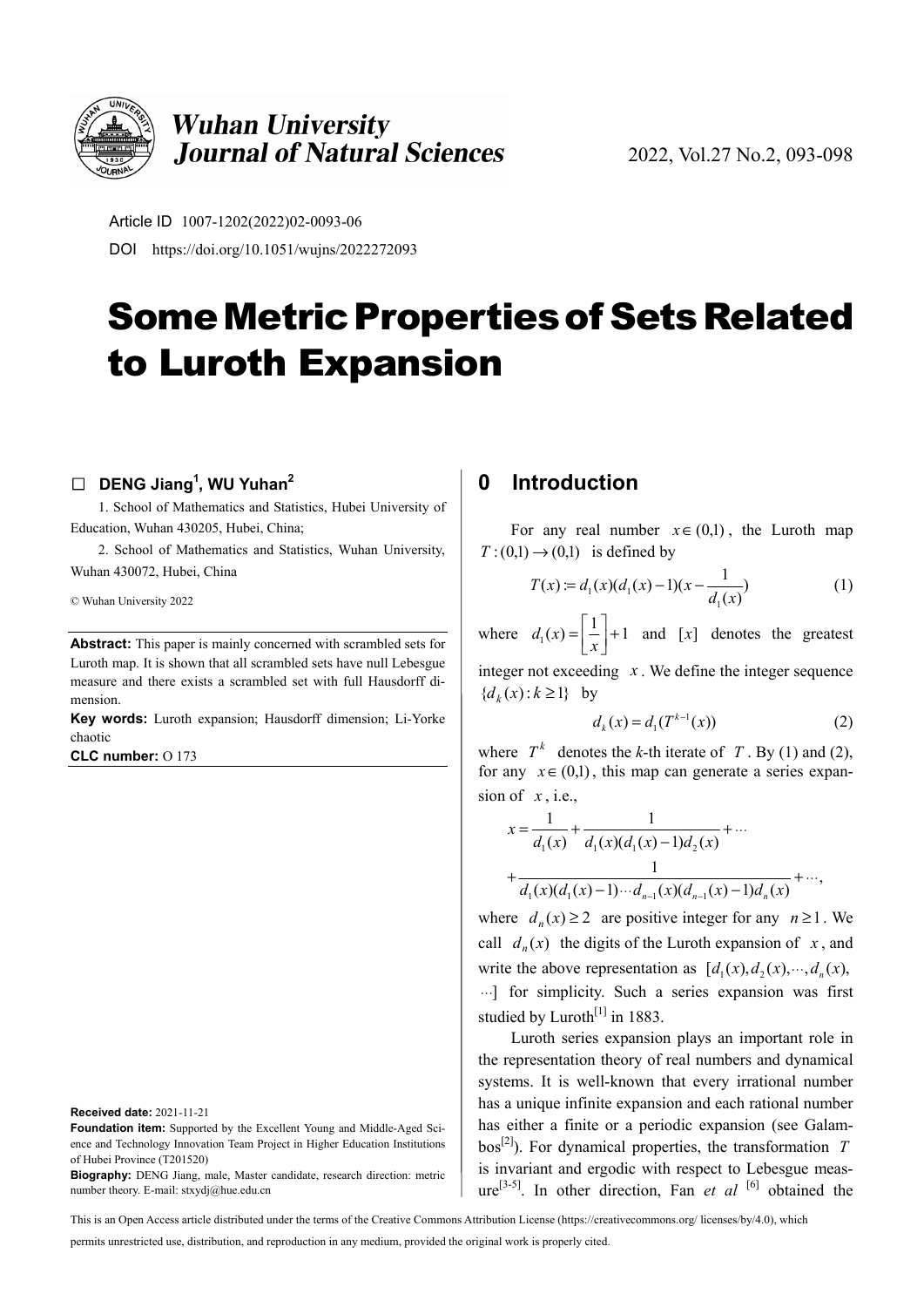Hausdorff dimension of sets of real numbers with prescribed digit frequencies in Luroth expansion. Barreira and Iommi<sup>[7]</sup> considered the Hausdorff dimension of a class of sets defined in terms of the frequencies of digits in Luroth expansion. For more details, we can refer the reader to Refs. [8-10].

Asymptotic behavior of the orbits is one of the most important theme in dynamical systems. The first mathematical treatment of chaotic behavior of dynamical system appeared in the work of Li and Yorke in  $1975^{[11]}$ . A dynamical system is a pair  $(X, f)$ , where X is a compact metric space with a metric *d* and *f* being a continuous map  $X \to X$ . A subset  $S \subset X$ , containing at least two points, is a scrambled set for *f* if every pair  $(x, y)$  of distinct points in *S* is a scrambled pair, i.e.,

and

$$
\liminf_{n\to\infty} d(f^n(x), f^n(y)) = 0
$$

$$
\limsup_{n\to\infty} d(f^n(x), f^n(y)) > 0
$$

If *X* contains an uncountable scrambled set, then the dynamical system  $(X, f)$  is called chaotic in the sense of Li-Yorke. It is well-known that the surjection continuous transformation on compact metric space with positive topological entropy is chaotic in the sense of Li-Yorke<sup>[12]</sup>. Note that the topological entropy of the Luroth map is infinite, the result in Ref. [12] can not be applied since it is not continuous.

In the following we will show that the scrambled set for Luroth map is small in the sense of Lebesgue measure and large in the sense of Haudsdorff dimension, not just uncountable.

**Theorem 1** Let  $T$  be the Luroth map on  $(0, 1)$ , then all scrambled sets for *T* have null Lebesgue measure.

**Theorem 2** Let  $T$  be the Luroth map on  $(0, 1)$ , then there exists a scrambled set in (0, 1) with full Hausdorff dimension.

**Corollary 1** The Luroth dynamical system ((0, 1), *T*) is chaotic in the sense of Li-Yorke.

We use *N* to denote the set of positive integers,  $\Lambda$  the set of points whose Luroth expansion is finite,  $\lambda$ the Lebesgue measure and  $\dim_H$  the Hausdorff dimension.

#### **1 Preliminaries**

In this section, we present some elementary results in the theory of Luroth expansion and some fundamental

concepts in symbolic dynamics. For more details, we refer to monographs of Dajani and Kraaikamp[8] and Kurka<sup>[13]</sup>.

**Lemma**  $1^{[3]}$  The digits  $d_1(x), \dots, d_n(x)$  are independent identically distributed.

For any  $1 \le k \le n$ , we call  $I_n(d_1, \dots, d_n) =$  ${x \in (0,1) : d_1(x) = d_1, \dots, d_n(x) = d_n}$  a rank-*n* basic interval. Denote by  $I_n(x)$  the rank-*n* basic interval containing  $x$ . Write  $|I|$  for the length of an interval  $I$ . The next proposition concerns the length of rank-*n* basic intervals.

**Proposition**  $\mathbf{1}^{[2]}$  For any  $d_1, \dots, d_n \in N$  with  $d_k \ge 2(1 \le k \le n)$ , the rank-*n* basic interval  $I_n(d_1, \dots, d_n)$  is the interval with the endpoints

$$
\frac{1}{d_1} + \frac{1}{d_1(d_1 - 1)d_2} + \dots + \prod_{k=1}^{n-1} \frac{1}{d_k(d_k - 1)} \frac{1}{d_n}
$$

and  
\n
$$
\frac{1}{d_1} + \frac{1}{d_1(d_1 - 1)d_2} + \dots + \prod_{k=1}^{n-1} \frac{1}{d_k(d_k - 1)} \frac{1}{d_n} + \prod_{k=1}^{n} \frac{1}{d_k(d_k - 1)}
$$

As a result,

$$
|I_n(d_1, \cdots, d_n)| = \prod_{k=1}^n \frac{1}{d_k(d_k - 1)}
$$
 (3)

For any integer  $M \ge 2$ , let  $E_M$  be the set of points in (0, 1) whose digits in the Luroth expansion do not exceed *M*. That is,  $E_M$  { $x \in (0,1) : 2 \le d_n(x) \le M$  }. We can see that  $E_M$  is a self-similar set, and then the Hausdorff dimension of  $E_M$  is the unique positive root of

$$
\sum_{2\leq d\leq M} \big(\frac{1}{d(d-1)}\big)^s=1
$$

**Lemma 2**<sup>[14]</sup> For any integer  $M \ge 2$ . Let  $\dim_H E_M = s_M$ , then  $\lim_{M \to \infty} s_M = 1$ .

Now we give some notations for symbolic spaces. we denotes by  $A^n$  the set of words of  $A$  with the length of *n*.  $A^N$  is the set of infinite words and *n*  $A^* = \bigcup_{n\geq 0} A$ \*  $=\bigcup_{n\geq 0} A^n$ , the concatenation of words  $u, v \in A^*$  is written as *uv*. For any  $M \ge 3$ , let  $A = \{2,3,\dots,M\}$  or  $A = \{2, 3, \dots, n, \dots\}$ , we denote the symbolic space of one-sided infinite sequence over *A* by  $A^N = \{x =$  $(x_1, x_2, \dots)$ :  $x_i \in A, \forall i \in N$ . The symbolic  $x_i$  is called the  $i$ -th coordinate of  $x$ . Let  $i, j$  be positive integers with  $i < j$ , write  $x_i^j = x_i, \dots, x_j$ . For any  $x, y \in A^N$ , we define the metric

$$
d(x, y) = 2^{-n}
$$
, where  $n = \inf\{i \ge 0, x_{i+1} \ne y_{i+1}\}\$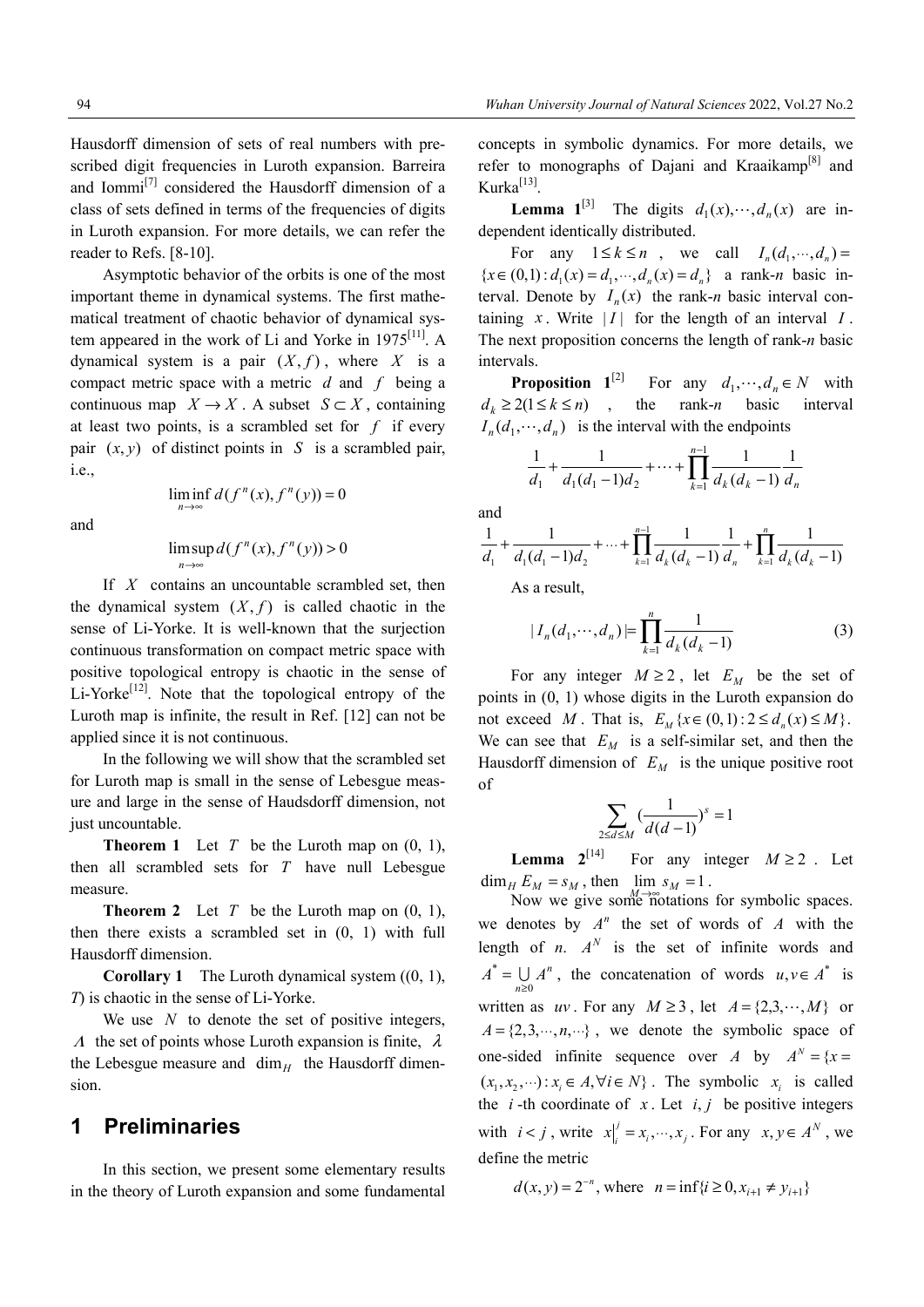The shift map  $\sigma$  is defined by

 $({\sigma}(x))_i = x_{i+1}$ , for any  $x \in A^N$  and  $i \in N$ .

## **2 Proofs of Theorem 1 and Theorem 2**

In this section, we first prove that all scrambled sets of Luroth map have null Lebesgue measure. To deal with Theorem 2, inspired by Xiong<sup>[15]</sup>, Liu and  $Li<sup>[16]</sup>$ , we will construct a scrambled set in  $\{2,3,\dots\}^N$  and then establish a continue and bijective map between  $\{2,3,\cdots\}^N$ and  $(0,1)$  such that the projection of the scrambled set in  ${2,3,\dots}^N$  has full Hausdorff dimension.

**Proof of Theorem 1** Suppose that there exists a scrambled set *A* for Luroth map *T* with  $\lambda(A) = c > 0$ , let *k* be the smallest positive integer such that  $2^{k} c > 1$ . Let  $\{I_{i}\}_{i\geq1}$  be all rank-k basic intervals from left to right, put  $A_i = A \bigcap I_i (i \ge 1)$ , then for any  $x \in A \cap I_i$ , we have

$$
\sum_{i\geq 1} \lambda(T^k A_i) \geq \sum_{i\geq 1} d_1(x)(d_1(x) - 1) \cdots d_k(x)(d_k(x) - 1) \lambda(A_i)
$$
  

$$
\geq 2^k \sum_{i\geq 1} \lambda(A_i) = 2^k c > 1
$$

Thus there exist two positive integers  $i \neq j$  such that  $T^{k}(A_i) \cap T^{k}(A_i) \neq \emptyset$ . As a result, we have  $T^{k}(x) =$  $T^k(y)$ , where  $x \in A_i$  and  $y \in A_i$ . Hence for all  $n \geq k$ , we have  $T^{n}(x) = T^{n}(y)$ , which contradicts the definition of scrambled pair.

Let  $g_M$ ,  $\theta_M$ ,  $\psi_M$  and  $\Delta_M$  be the maps dependent on the symbol  $M(M \ge 3)$ , we write  $\sum_{M=3}$  ${2, 3, \dots, M}^N$  to emphasize the dependence of *M*.

1) For any  $x = (x_1, x_2, \dots) \in \Sigma_M$  and  $k \ge 1$ , we define  $g_M : \Sigma_M \to \Sigma_M$  by

$$
(g_M(x))_n = \begin{cases} M, n = 1 \\ 2, k(k-1) + 2 \le n \le 1 + k^2, k \ge 1 \\ x_{n-1-k}, k^2 + 1 \le n \le 1 + k + k^2, k \ge 1 \end{cases}
$$

One can see that

$$
g_M(x) = (M, 2, x_1, x_2, 2, 2, 2, x_1, x_2, x_3, \cdots, \underbrace{2, 2, \cdots, 2}_{n}, x_1, x_2, \cdots, x_n) \tag{4}
$$

2) For any  $x = (x_1, x_2, \dots) \in \sum_M$ ,  $\theta_M : \sum_M \to \sum_M$ is given by

$$
\theta_{M}(x) = (x_{1}, x_{1}, x_{2}, x_{1}, x_{2}, x_{3}, \cdots, x_{1}, x_{2}, \cdots, x_{n}, x_{n+1}, \cdots) \tag{5}
$$

3) Let  $L = \{l_k\}_{k \geq 1} = \bigcup_{m=1}^{\infty} \bigcup_{t=1}^{\infty} \{m^3\}$  ${ \{l_k\}}_{k\geq 1} = \bigcup_{m=1}^{\infty} \bigcup_{t=1}^{m} \{m^3+t\}$  $L = \{l_k\}_{k \ge 1} = \bigcup_{m=1}^{\infty} \bigcup_{t=1}^{m} \{m^3 + t\}$  be a sequence of positive integers, for any  $x = (x_1, x_2, \dots) \in \Sigma_M$  and  $y = (y_1, y_2, \dots) \in \Sigma_M$ , we define  $\psi_M : \Sigma_M \times \Sigma_M \to \Sigma_M$ by

$$
\left(\psi_{M}(x, y)\right)_{n} = \begin{cases} y_{k}, n = l_{k}, k \ge 1\\ x_{n-k+1}, l_{k-1} < n < l_{k}, k \ge 1 \end{cases}
$$
\n<sup>(6)</sup>

4) For any  $x \in \Sigma_M$ , we define  $\Delta_M : \Sigma_M \to \Sigma_M$ such that

$$
\Delta_M(x) = \psi_M(x, \theta_M \circ g_M(x)) \tag{7}
$$

Then we have

$$
\Delta_M(x) = (x_1, (\theta_M \circ g_M(x))_1, x\vert_2^7, (\theta_M \circ g_M(x))\vert_2^3, x\vert_8^{24}, (\theta_M \circ g_M(x))\vert_4^6, x\vert_{25}^{48}, \cdots)
$$

#### **Remark 1**

1) The mappings  $g_M$ ,  $\theta_M$ ,  $\psi_M$  are continuous and injective, the mapping  $\Delta_M$  is a continuous bijective from  $\sum_M$  to  $\Delta_M(\sum_M)$ .

2) For any  $x \in \sum_{M}$ ,  $(\theta_M \circ g_M(x))_1 = (\theta_M \circ g_M(x))_1$  $g_M(x)_{2} = M$  and  $(\theta_M \circ g_M(x))_{3} = 2$ .

For any 
$$
M \ge 3
$$
, let  $S_M = \Delta_M(\Sigma_M)$  and  
\n $S = \bigcup_{M \ge 3} S_M$ , we have the following lemma.

**Lemma 3** For any  $M_1, M_2 \geq 3$ , if  $M_1 \neq M_2$ , then  $S_{M_1} \cap S_{M_2} = \emptyset$ .

**Proof** Without loss of generality, we assume that  $M_1, M_2 \geq 3$ . It is worth nothing that  $S_M = \Delta_M$  $(\sum_{M_1}) = \Delta_{M_1} (\{2, 3, \cdots, M_1\}^N)$  and  $S_{M_2} = \Delta_{M_2} (\sum_{M_2}) =$  $\Delta_{M_2} (\{2,3,\cdots,M_2\})^N$ .

Hence, by the definition of  $\Delta_{M_1}$  and  $\Delta_{M_2}$ , for any  $x \in \sum_{M_1}$  and  $y \in \sum_{M_2}$ , it is easy to see that  $M_1$  appears infinitely often in  $\Delta_{M_1}(x)$ , but not appear in  $\Delta_{M_1}(y)$ , and thus  $S_{M_1} \cap S_{M_2} = \emptyset$ .

**Lemma 4** The set *S* is a scrambled set of shift  $\sigma$  on  $\{2,3,\cdots\}^N$ .

**Proof** Let  $u \in S_{M_1}$  and  $v \in S_{M_2}$  such that  $u \neq v$ . We shall prove that  $(u, v)$  is a scrambled pair for shift  $\sigma$ .

**Case (i)**  $M_1 = M_2$ . Let  $u, v \in S_M = \Delta_M(\Sigma_M)$ , then there exist two different points  $x, y \in \sum_{M}$  such that  $u = \Delta_{M_1}(x)$  and  $v = \Delta_{M_1}(y)$ . Since  $x \neq y$ , there exists  $k \ge 1$  such that  $x_k \ne y_k$ . Notice that the symbols  $x_k$  and  $y_k$  appear infinitely often in the same location of  $\theta_{M_1} \circ g_{M_1}(x)$  and  $\theta_{M_1} \circ g_{M_1}(y)$  respectively. Using the same method, we obtain that  $x_k$  and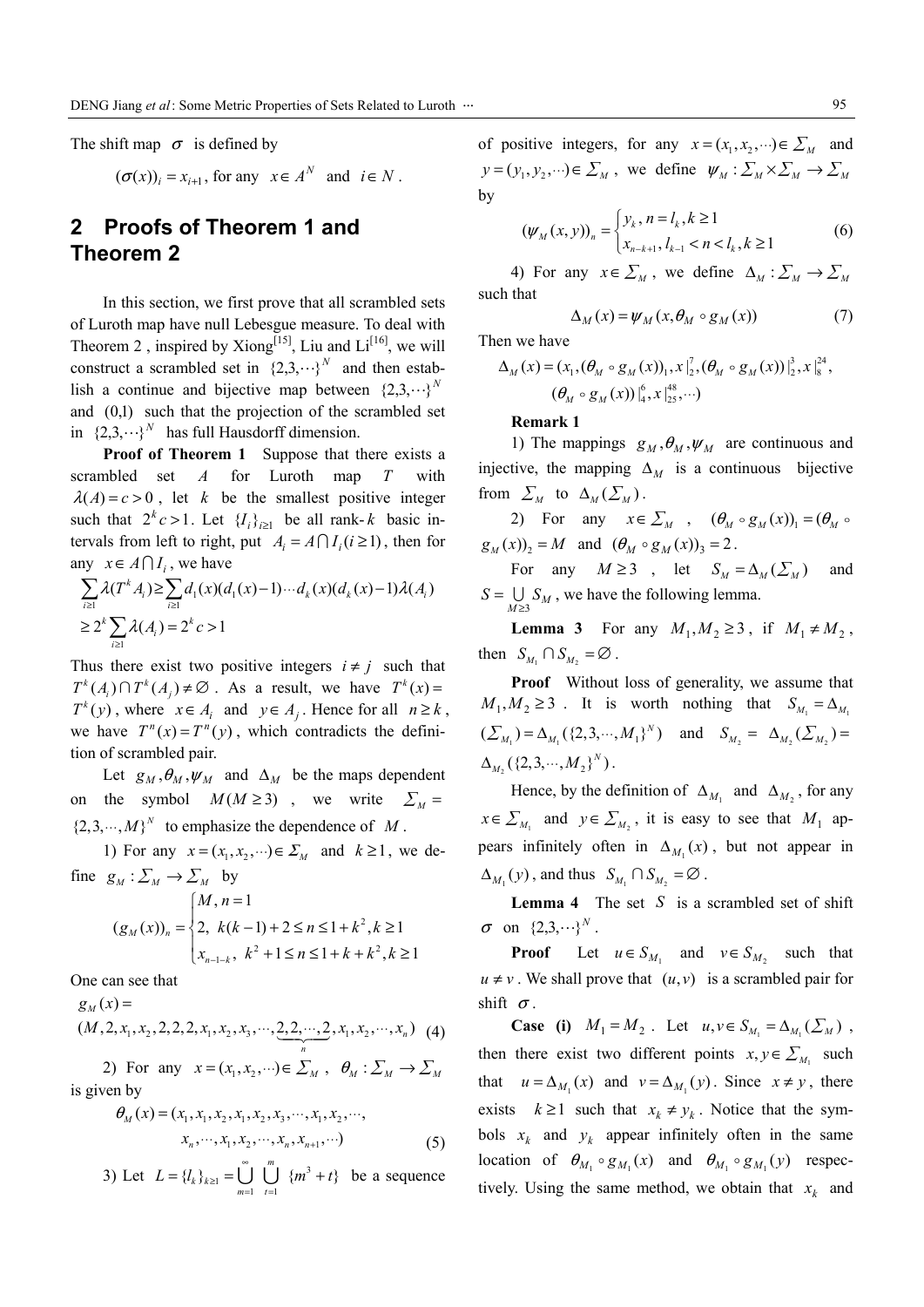$y_k$  appear infinitely often in the same location of  $\Delta_{M_1}(x)$  and  $\Delta_{M_1}(y)$ , respectively. As a result, there exists an increasing sequence  ${n_i}_{j=1}$  such that  $(\sigma^{n_j}(u))_1 = x_k \neq y_k = (\sigma^{n_j}(v))_1$ .

On the other hand, by (4) and (5), there exits an increasing sequence  ${m_j}_{j \geq 1}$  such that

$$
(\theta_{M_1} \circ g_{M_1}(x)) \Big|_{m_j+1}^{m_j+j} = (\underbrace{2,2,\cdots,2}_{j})
$$

$$
= (\theta_{M_1} \circ g_{M_1}(y)) \Big|_{m_j+1}^{m_j+j}
$$

By the definition of  $\Delta_{M_1}$ , there exists an increasing sequence  ${t_j}_{j \ge 1}$  such that

$$
u\Big|_{t_j+1}^{t_j+j} = (\Delta_{M_1}(x))\Big|_{t_j+1}^{t_j+j} = (\theta_{M_1} \circ g_{M_1}(x))\Big|_{m_j+1}^{m_j+j}
$$
  

$$
= (\underbrace{2,2,\cdots,2}_{j}) = (\theta_{M_1} \circ g_{M_1}(y))\Big|_{m_j+1}^{m_j+j}
$$
  

$$
= (\Delta_{M_1}(y))\Big|_{t_j+1}^{t_j+j} = v\Big|_{t_j+1}^{t_j+j}
$$

Then we have  $d(\sigma^{t_j}(u), \sigma^{t_j}(uv)) \leq 2^{-j}$  and thus  $\liminf_{n \to \infty} d(\sigma^n(u), \sigma^n(v)) = 0$ .

**Case (ii)**  $M_1 \neq M_2$ . Let  $u \in S_{M_1}$  and  $v \in S_{M_2}$ . Then there exist  $x \in \sum_{M_1}$  and  $y \in \sum_{M_2}$  such that  $u = \sum_{M_1}(x)$  and  $v = \sum_{M_2}(y)$ . From 1) of Remark 1 we have

 $(\theta_{M_1} \circ g_{M_1}(x))_1 = M_1$  and  $(\theta_{M_2} \circ g_{M_2}(y))_1 = M_2$ 

By the definition of  $\Delta_M$ , there exists an increasing sequence  ${n_j}_{j \ge 1}$  such that  $u_{n_j+1}(\theta_{M_1} \circ g_{M_1}(x))_1 = M_1$ and  $v_{n_i+1} = (\theta_M, \circ g_M, (y))_1 = M_2$ .

It follows that  $\lim_{j \to \infty} d(\sigma^{n_j}(u), \sigma^{n_j}(v)) = 1$ , thus  $\limsup d(\sigma^n(u), \sigma^n(v)) > 0$ .

 $\rightarrow \infty$ *n* The proof of lower limits is similar to the case  $M_1 = M_2$ . In fact, there exists an increasing sequence

$$
{t_i}_{i\geq 1}
$$
 such that  $u \Big|_{t_j+1}^{t_j+j} = (2,2,\dots,2) = v \Big|_{t_j+1}^{t_j+j}$ , with

the same method, we get

$$
\lim_{j\to\infty}d(\sigma^{t_j}(u)-\sigma^{t_j}(v))=0
$$

and thus  $\liminf_{n \to \infty} d(\sigma^n(u) - \sigma^n(v)) = 0$ .

It is the fact that the Luroth expansion of

 $x \in \Lambda^c \cap (0,1)$  is infinite and unique. Then for any  $(d_1, d_2, \dots) \in \{2, 3, \dots\}^N$ , we define a continuous bijective map  $\Phi$  from  $\{2,3,\cdots\}^N$  to  $\Lambda^c \cap (0,1)$  by  $\Phi(d_1,$  $d_1$ ,  $\dots$ ) = [ $d_1$ ,  $d_2$ ,  $\dots$ ], then we have  $\boldsymbol{\Phi} \circ \boldsymbol{\sigma} = T \circ \boldsymbol{\Phi}$ .

**Lemma 5** The set  $\Phi(S)$  is a scrambled set of *T* on  $(0,1)$ .

**Proof** For any  $u, v \in S$ ,  $u \neq v$ . Let  $u \in S_M$  and  $v \in S_M$ , by the definition of scrambled set, we shall prove that  $( \Phi(u), \Phi(v) )$  is a scrambled pair of T.

**Lower limits** By Lemma 3, we have  $\liminf_{n \to \infty} d(\sigma^n(u) - \sigma^n(v)) = 0$ , thus there exists an increasing sequence  $\{n_i\}_{i\geq 1}$  such that  $\lim_{i\to\infty} d(\sigma^{n_i}(u)-\sigma^n)$  $(v) = 0$ . Recall that the map  $\Phi$  is continuous and  $\boldsymbol{\Phi} \circ \boldsymbol{\sigma} = T \circ \boldsymbol{\Phi}$ . Then we have

$$
|T^{n_i} \circ \Phi(u) - T^{n_i} \circ \Phi(v) | = |\Phi(\sigma^{n_i}(u)) - \Phi(\sigma^{n_i}(v))|
$$
  
It is easy to see that  

$$
\lim_{i \to \infty} |T^{n_i} \circ \Phi(u) - T^{n_i} \circ \Phi(v) | = 0
$$

and thus  $\liminf_{n\to\infty} |T^n \circ \Phi(u) - T^n \circ \Phi(v)| = 0$ .

**Upper limits** We divide the proof into two cases. **Case (i)**  $M_1 = M_2$ . Let  $u, v \in S_M$ , then for any

 $i \ge 1$ ,  $u_i, v_i \in \{2, 3, \dots, M_1\}$ . By Lemma 4, we have  $\limsup d(\sigma^n(u) - \sigma^n(v)) = 1$ , thus there exists an in- $\rightarrow \infty$ *n* creasing sequence  ${ m_i }_{i \geq 1}$  such that  $(\sigma^{m_i}(u))_1 \neq$  $(\sigma^{m_i}(v))_1$ . Without loss of generality, let  $(\sigma^{m_i}(u))_1$  $(\sigma^{m_i}(v))_1$ , we obtain

$$
|T^{m_i} \circ \Phi(u) - T^{m_i} \circ \Phi(v)|
$$
  
=  $|\Phi(\sigma^{m_i}(u)) - \Phi(\sigma^{m_i}(v))|$   
 $\geq |I_2(\sigma^{m_i}(u))_1, M_1 + 1|$   
=  $|I_1(\sigma^{m_i}(u))_1| \cdot |I_1(M_1 + 1)|$   
 $\geq |I_1(M_1 + 1)|^2 > 0$   
Hence, we get  $\limsup_{n \to \infty} |T^n \circ \Phi(u) - T^n \circ \Phi(v)| > 0$ .

**Case (ii)**  $M_1 \neq M_2$ . Let  $u \in S_M$  and  $v \in S_M$ . From 2) of Remark 1, there exists an increasing sequence  ${t_i}_{i \ge 1}$  such that  $(\sigma^{t_i}(u))_1 (\sigma^{t_i}(u))_2 = M_1$  and  $({\sigma}^{t_i}(v))_i$   $({\sigma}^{t_i}(v))_i = M_i$ . Suppose that  $M_1 < M_2$ , with the same method, we have

Therefore,  $\limsup | T^n \circ \Phi(u) - T^n \circ \Phi(v) | > 0$ .

*n*  $\rightarrow \infty$ 

In order to estimate the Hausdorff dimension of  $\Phi(S_{\mu})$ , we shall make use of a kind of symbolic space described as follow: for any  $n \ge 1$ , set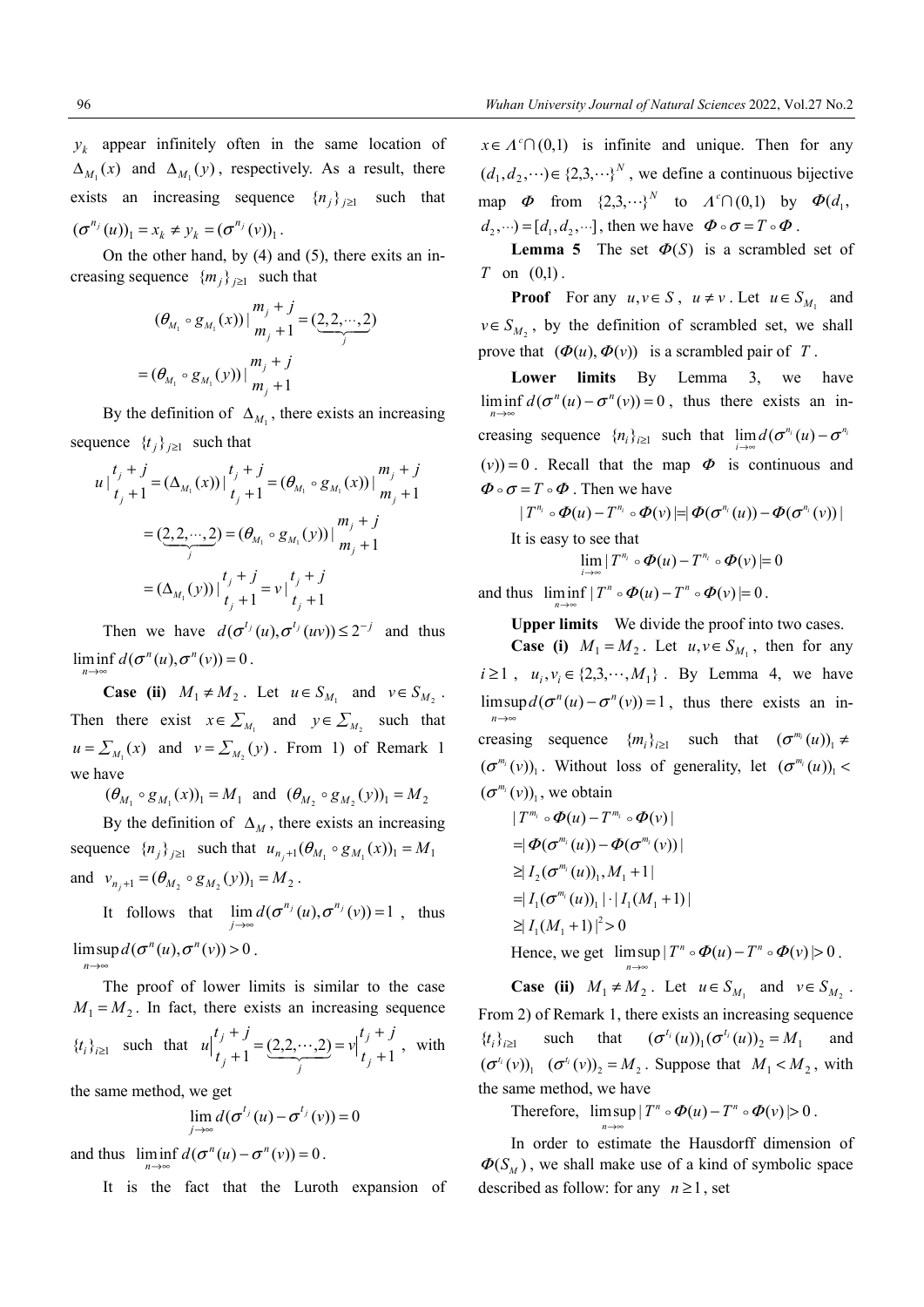$$
A_n = \{ (d_1, d_2, \dots, d_n) \in \{2, 3, \dots, M\}^n :
$$
  
\n
$$
(d_1, d_2, \dots, d_n) = (x_1, x_2, \dots, x_n), \forall (x_1, x_2, \dots, x_n) \in S_M \}
$$
  
\nFor any  $n \ge 1$  and  $(d_1, \dots, d_n) \in A_n$ , let  
\n
$$
J_n(d_1, \dots, d_n) = \bigcup_{d_{n+1}} I_{n+1}(d_1, \dots, d_n, d_{n+1})
$$

where the union is taken over all  $d_{n+1}$  such that  $(d_1, \dots, d_n, d_{n+1}) \in A_{n+1}$ . It is obvious that

$$
\Phi(S_M) = \bigcap_{n \ge 1} \bigcup_{\substack{(d_1, \dots, d_n) \in A_n}} I_n(d_1, d_2, \dots, d_n)
$$
  
= 
$$
\bigcap_{n \ge 1} \bigcup_{\substack{(d_1, \dots, d_n) \in A_n}} J_n(d_1, d_2, \dots, d_n)
$$

Recall that  $L = \{l_k\}_{k \ge 1} = \bigcup_{m=1}^{\infty} \bigcup_{t=1}^{m} \{m^3 + t\}$ . For any  $n \ge 1$  and  $(d_1, \dots, d_n) \in A_n$ , let  $t(n)$  be the number of *k* such that  $l_k \leq n$  and  $l_k \in L$ . Let  $\overline{(d_1, \dots, d_n)}$  be the block obtained by eliminating the terms  ${d_l$ ,  $l_k \leq n, l_k \in L}$  in  $(d_1, \dots, d_n)$ , then the length of  $\overline{(d_1, \dots, d_n)}$  is  $n - t(n)$ . For simplicity, set

$$
I_n(d_1, \cdots, d_n) = I_{n-t(n)}(d_1, \cdots, d_n)
$$
 (8)

Then we have  $\overline{(d_1, \dots, d_n)} \in D^{n-t(n)}$ , where  $D = \{2, 3, \cdots, M\}$ .

By the definition of  $t(n)$ , it is easy to check that for large enough  $n$  there exist two positive constants  $c_1, c_2$  such that  $c_1 n^3 \le t(n) \le c_2 n^3$ 2  $3 \leq t(n) \leq c_2$ 2  $c_1 n^3 \le t(n) \le c_2 n^3$ .

**Lemma 5** For any  $\varepsilon > 0$ , there exists  $N_1$  such that for any  $n \ge N_1$ ,  $(d_1, \dots, d_n) \in A_n$ . We have  $|I_n(d_1, \dots, d_n)| \geq |T_n(d_1, \dots, d_n)|^{1+\varepsilon}.$ 

**Proof** Let  $\varepsilon > 0$ , by (1) and (8), we have

$$
|\overline{I_n}(d_1,\cdots,d_n)|^{\epsilon} \le \frac{1}{2^{(n-t(n))\epsilon}} \le \frac{1}{(M+1)^{2t(n)}}\tag{9}
$$

By (9) and Lemma 1, it is easy to see that

$$
|I_n(d_1,\dots,d_n)| = |\overline{I_n}(d_1,\dots,d_n)| \cdot \frac{1}{d_1(d_1-1)\cdots d_{l_k}(d_{l_k}-1)}
$$
  

$$
\geq |\overline{I_n}(d_1,\dots,d_n)| \cdot \frac{1}{(M+1)^{2t(n)}} \geq |\overline{I_n}(d_1,\dots,d_n)|^{1+\varepsilon}
$$

For any  $x \in [\eta_1, \eta_2, \dots] \in \Phi(S_\mathcal{M}), \quad y \in [\xi_1, \xi_2, \dots]$  $\in \Phi(S_{\mu})$ , without loss of generality, we assume that  $x < y$ . Notice that the points *x* and *y* can not be contained in the same  $I_k(d)$  for any  $d \in A_k$  and large enough  $k$ . Thus there exists a greatest integer  $n$  such that  $x, y$  are contained in the same basic interval of rank *n*, that is to say, there exists  $l_{n+1} > r_{n+1}$  such that  $(d_1, \dots, d_n, l_{n+1}) \in A_{n+1}$ ,  $(d_1, \dots, d_n, r_{n+1}) \in A_{n+1}$  and  $x \in I_{n+1}(d_1, \dots, d_n, l_{n+1})$ ,  $y \in I_{n+1}(d_1, \dots, d_n, r_{n+1})$ . Since

 $I_{n+1}(d_1, \dots, d_n, l_{n+1}) \cap \Phi(S_M) = J_{n+1}(d_1, \dots, d_n, l_{n+1}) \cap \Phi(S_M)$ and

$$
I_{n+1}(d_1, \dots, d_n, r_{n+1}) \cap \Phi(S_M) = J_{n+1}(d_1, \dots, d_n, r_{n+1}) \cap \Phi(S_M)
$$
  
We have  $x \in J_{n+1}(d_1, \dots, d_n, l_{n+1})$ ,  $y \in J_{n+1}(d_1, \dots, d_n, r_{n+1})$ . As a consequence, the distance  $y - x$  is not less than the gap between  $J_{n+1}(d_1, \dots, d_n, l_{n+1})$  and  $J_{n+1}(d_1, \dots, d_n, r_{n+1})$ .

**Lemma 6**  $y - x \ge \frac{|I_n(d_1, \dots, d_n)|}{M^3}$ *M*  $y - x \geq \frac{|I_n(d_1, \dots, d_n)|}{|I_n|^2}$ 

**Proof** Let  $\delta_1, \delta_2$  denote the right endpoint of  $J_{n+1}(d_1, \dots, d_n, l_{n+1})$  and the left endpoint of  $J_{n+1}(d_1, \dots, d_n)$  $\cdots$ ,  $d_n$ ,  $r_{n+1}$ ), respectively, then

$$
\delta_{1} = \frac{1}{d} + \sum_{j=2}^{n} \frac{1}{d_{1}(d_{1}-1)\cdots d_{j-1}(d_{j-1}-1)d_{j}}
$$
\n
$$
+ \frac{1}{d_{1}(d_{1}-1)\cdots d_{n}(d_{n}-1)l_{n+1}}
$$
\n
$$
+ \frac{1}{d_{1}(d_{1}-1)\cdots d_{n}(d_{n}-1)l_{n+1}(l_{n+1}-1)(2-1)},
$$
\n
$$
\delta_{2} = \frac{1}{d} + \sum_{j=2}^{n} \frac{1}{d_{1}(d_{1}-1)\cdots d_{j-1}(d_{j-1}-1)d_{j}}
$$
\n
$$
+ \frac{1}{d_{1}(d_{1}-1)\cdots d_{n}(d_{n}-1)r_{n+1}}
$$
\n
$$
+ \frac{1}{d_{1}(d_{1}-1)\cdots d_{n}(d_{n}-1)r_{n+1}(r_{n+1}-1)M}
$$

So  $y - x$  is greater than the distance between  $\delta_1$ and  $\delta_2$ , then

$$
y-x \ge \delta_2 - \delta_1 = |I_n(d_1, \dots, d_n)|
$$
  

$$
\cdot \left( \frac{1}{r_{n+1}} - \frac{1}{l_{n+1}} + \frac{1}{r_{n+1}(r_{n+1} - 1)M} - \frac{1}{l_{n+1}(l_{n+1} - 1)(2-1)} \right)
$$
  

$$
\ge \frac{|I_n(d_1, \dots, d_n)|}{M^3}
$$

**Proof of Theorem 2** Consider a map  $f : \Phi(S_M)$  $\rightarrow$  *E<sub>M</sub>*  $\cap$  *A<sup>c</sup>* defined as follows: For any  $x = [d_1, \dots, d_n]$  $d_n \in \Phi(S_M)$ , let  $f(x) = \tilde{x} = \lim_{n \to \infty} [d_1, \dots, d_n].$ 

For any  $\varepsilon > 0$ , by Lemma 4, when  $x, y \in \Phi(S_\mu)$ satisfy

$$
|x-y| < \frac{1}{M^3} \min_{(d_1,\dots,d_n) \in A_{N_1}} \{ |I_{N_1}(d_1,\dots,d_{N_1})| \}
$$

where  $N_1$  is the same as in Lemma 5, we have

$$
|f(x)-f(y)| \leq (M^3)|^{\frac{1}{1+\epsilon}} \cdot |x-y|^{\frac{1}{1+\epsilon}}
$$

As a result, by Ref.[17] Proposition 2.3 and  $\dim_H E(S_M \cap A^c) = \dim_H E_M$ , we obtain